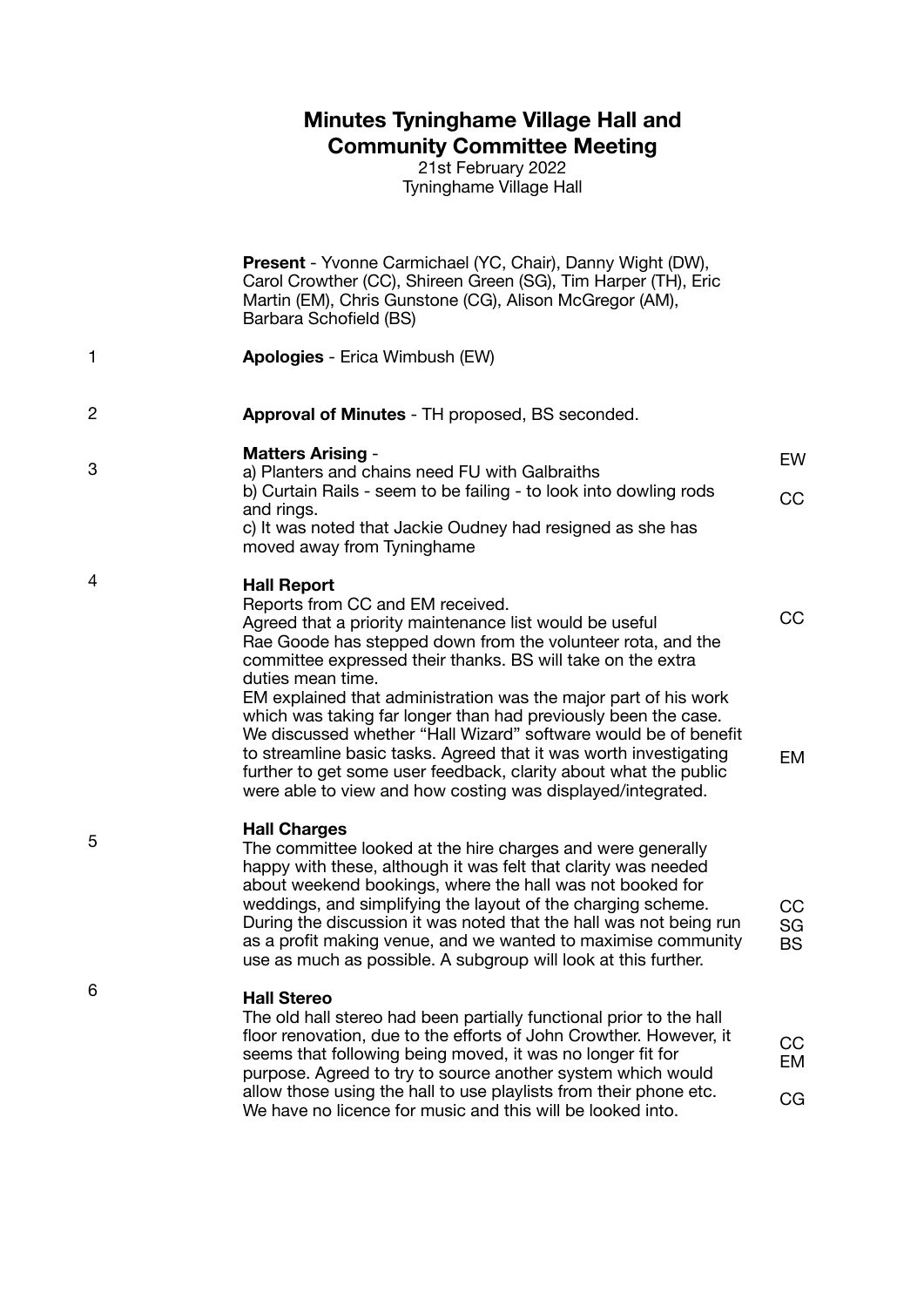| $\overline{7}$ | <b>Hall Handbook</b><br>This is based on the Scottish Borders Village Hall Handbook<br>framework, which seems to be highly regarded. This is a wide<br>ranging document and highlighted areas where we need<br>to look further, for instance music licence, making sure that hall<br>users were aware of their legal responsibilities (eg food hygiene).<br>We need to have an accident book on site.<br>We should develop an equal opportunities policy.<br>It is worth considering environmental impact but this is complex -<br>for instance an environmentally friendly toilet paper brand was<br>three times more expensive than a supermarket brand. It was<br>noted that much of the refurbishment will reduce the hall's<br>environmental impact (secondary glazing, insulation, improved | CC               |
|----------------|---------------------------------------------------------------------------------------------------------------------------------------------------------------------------------------------------------------------------------------------------------------------------------------------------------------------------------------------------------------------------------------------------------------------------------------------------------------------------------------------------------------------------------------------------------------------------------------------------------------------------------------------------------------------------------------------------------------------------------------------------------------------------------------------------|------------------|
|                | heating and lighting).<br>Mention was made of the function of the hall and committee in<br>community resilience. DW commented that the community<br>council were discussing this aspect. Decided to consider this<br>further.<br>CC was thanked for her work and will produce an on line version<br>plus one for the kitchen for reference, to be reviewed in a year.                                                                                                                                                                                                                                                                                                                                                                                                                             | CC               |
| 8              | <b>Hall Refurbishment Report</b><br>Report received. The floor has been sanded and varnished and<br>looks significantly better than before. Discussed maintenance of<br>the floor. Agreed that the annual contract seemed expensive, and<br>we would not progress this at the moment, but that we should<br>obtain cleaning advice.<br>A subgroup will look at kitchen refurbishment if funding received.                                                                                                                                                                                                                                                                                                                                                                                         | EW/<br><b>CC</b> |
| 9              | <b>Defibrillator and CPR training</b><br>We are on "the circuit" which sends an email to the village hall<br>reminding us to do a 3 monthly check. It did seem to show and<br>error but CG checked it and found no problems.<br>DW has looked at some pricing for CPR training, which seemed<br>expensive, but CC said she would look into other options.                                                                                                                                                                                                                                                                                                                                                                                                                                         | CC               |
| 10             | <b>Community Engagement</b><br>Report and calendar of events received.<br>A welcome letter has been produced and circulated.<br>Agreed to obtain a table tennis table as there was interest in this<br>sport, and a local resident has skills and is going to provide some<br>bats and balls to facilitate the activity.<br>CC to check that new owners of Post Office willing to have us<br>use their gable end wall in the bus shelter for notices etc.                                                                                                                                                                                                                                                                                                                                         | EM/CC<br>CC      |
| 11             | <b>Finances</b><br>Currently all bills have been paid and we have £9800 in the bank.<br>We are hopeful of getting a grant towards kitchen refurbishment,<br>but the hall will have to make some contribution towards this.                                                                                                                                                                                                                                                                                                                                                                                                                                                                                                                                                                        |                  |
| 12             | <b>Cricket Pitch</b><br>DW explained that there were some organisations providing free<br>trees to mark the Queen's Platinum Jubilee and wondered<br>whether Lord Binning would approve of some planting. DW has<br>contacted Chris Copeland re this.<br>Grass cutting - no further forward<br>Lease/license - awaiting further input from Galbraiths.                                                                                                                                                                                                                                                                                                                                                                                                                                            | YC/EW            |